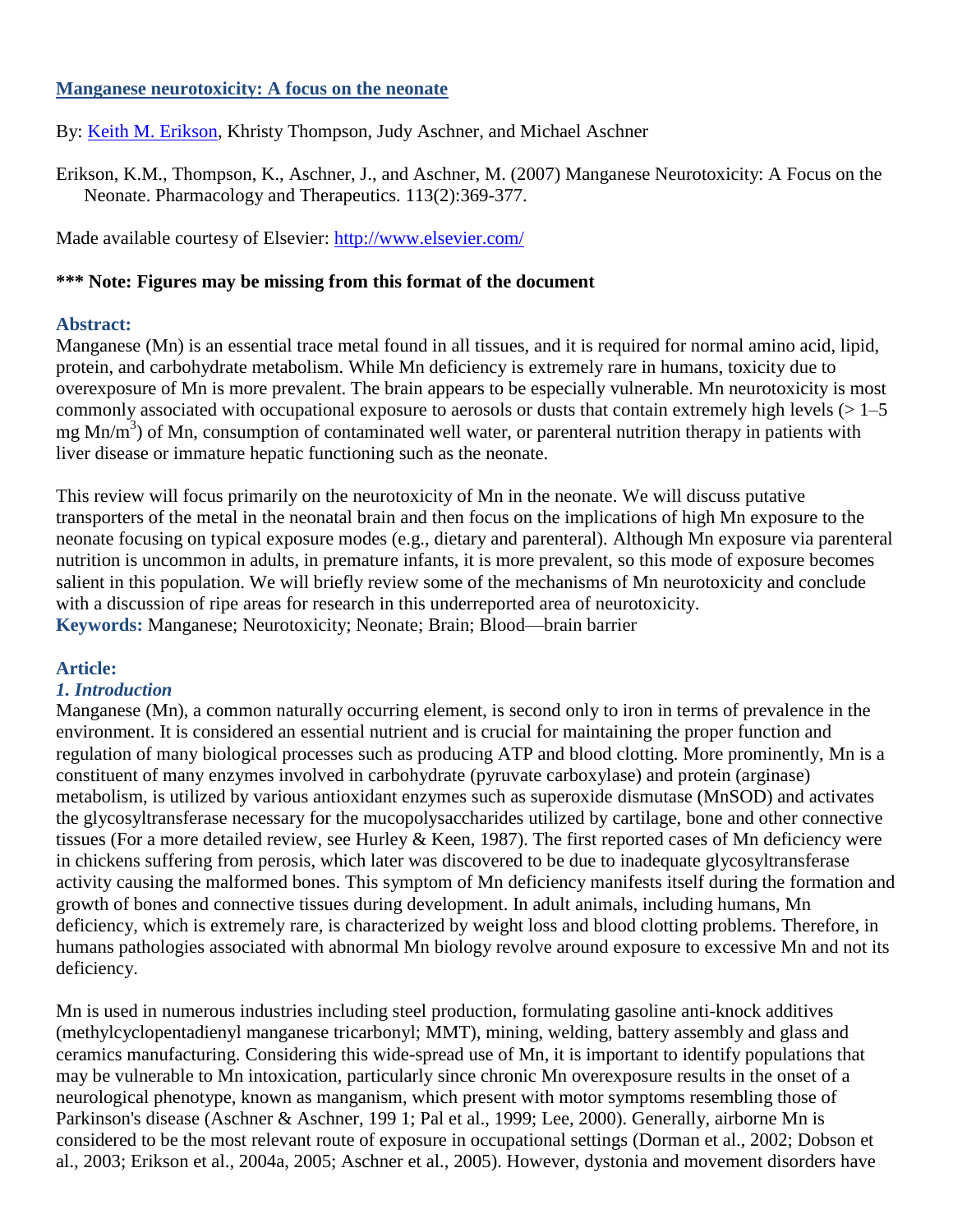been described in case reports of adults and children receiving prolonged total parenteral nutrition (TPN) and have been associated with magnetic resonance imaging (MRI) abnormalities suggesting Mn-associated changes in the basal ganglia.

Mn deposition in the brain has potentially important implications for long-term neurodevelopmental outcome in exposed infants. In monkeys and rats, a correlation exists between the severity of central nervous system (CNS) symptoms and Mn brain concentrations, with both the rate and extent of Mn transport into the CNS influencing the clinical outcome (Suzuki et al., 1975; Roels et al., 1997). In neonatal rats, high dietary Mn intake resulted in developmental deficits (Tran et al., 2002). It has been observed that infants who require prolonged parenteral nutrition during their early neonatal course have worse developmental outcomes than gestational age-matched control infants, even after correcting for confounders such as respiratory complications and socioeconomic status (Morris et al., 1999). While the explanation for this discrepancy in developmental outcomes is undoubtedly complex and multi-factorial, the potential contribution of Mn toxicity to the poor outcomes of infants dependent for an extended time on parenteral nutrition has not been fully acknowledged or studied. Neither is information available on the contribution of co-morbidities such as iron deficiency and cholestasis to the ability of the neonatal brain to regulate Mn uptake. It is known that increases in blood and brain Mn levels have been reported in persons with liver disease (Spahr et al., 1996; Rose et al., 1999); and data suggest that iron (Fe) deficiency may be a risk factor for Mn neurotoxicity (Erikson et al., 2002a; Ellingsen et al., 2003; Erikson et al., 2004a). This last point is especially relevant considering the prevalency of Fe deficiency throughout the world (approximately 2 billion people are affected).

This review will focus primarily on the neurotoxicity of Mn in the neonate. We will discuss putative transporters of the metal in the neonatal brain and then focus on the implications of high Mn exposure to the neonate focusing on typical exposure modes (e.g., dietary and parenteral). Although Mn-exposure via parenteral nutrition is uncommon in adults, in premature infants, it is more prevalent, so this mode of exposure becomes salient in this population. We will conclude with a discussion of ripe areas for research in this underreported area.

# **2. Manganese transport into brain**

# *2. 1. Transferrin/transferrin receptor in Mn transport*

Little is also known about transport mechanisms of Mn during the developmental period. Putative transport mechanisms in the adult include the divalent metal transporter 1 (DMT-1) and the transferrin receptor (TfR). Protein expression of DMT-1 and TfR is seen as early as postnatal day 5 (PN5) and increases through PN15 in all regions examined (cortex, hippocampus, striatum) (Siddappa et al., 2002; Garcia et al., 2006), verifying that DMT-1 and TfR are present in the developing brain; however, whether functional, remains unknown.

A series of studies has shown that Mn influx to the brain, but not efflux, is carrier mediated (Crossgrove et al., 2003; Yokel et al., 2003). In plasma, Mn is bound to small molecular weight carriers such as albumin and citrate or proteins like transferrin. Transferrin (Tf) is the primary iron binding/transport protein in plasma and is also known to bind Mn. Mn does not avidly complex with sulfhydryl (—SH) groups or amines, and it shows little variation in its stability constants for endogenous complexing ligands such as glycine, cysteine, riboflavin, and guanosine. In the absence of Fe, the binding sites of Tf can accommodate a number of other metals raising the possibility that Tf functions in vivo as a transport agent for many of these metals. Mn binding to Tf is timedependent (Keefer et al., 1970; Scheuhammer & Cherian, 1985; Aschner & Aschner, 1990). When complexed with Tf, Mn is exclusively present in the trivalent oxidation state, with 2 metal ions tightly bound to each Tf molecule (Aisen et al., 1969). At normal plasma Fe concentrations (0.9–2.8 μg/ml), normal iron binding capacity (2.5–4 μg/ml), and at normal Tf concentration in plasma, 3 mg/ml, with 2 metal-ion-binding sites per molecule ( $M_r$  77 000) of which only 30% are occupied by Fe<sup>3+</sup>, Tf has available 50 µmol of unoccupied  $M_n^{3+}$ binding sites per liter (Aschner & Aschner, 1990).

Since Tf receptors are present on the surface of the cerebral capillaries (Jeffries et al., 1984; Fishman et al., 1985; Partridge et al., 1987) and endocytosis of Tf is known to occur in these capillaries (Partridge et al., 1987),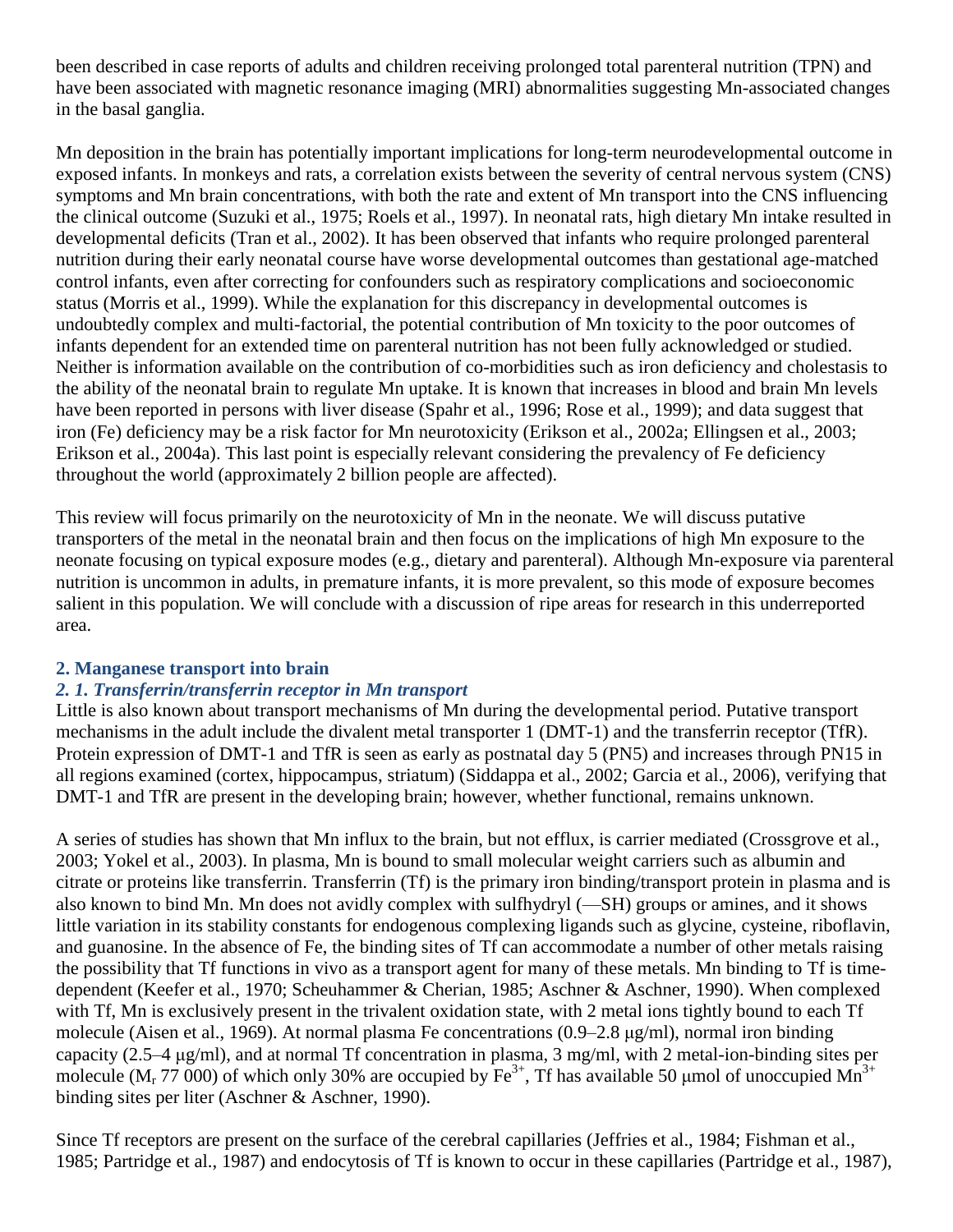it has been suggested that Mn (in the trivalent oxidation state) enters the endothelial cells complexed with Tf. Mn is then released from the complex in the endothelial cell interior by endosomal acidification and the apo-Tf Tf complex is returned to the luminal surface (Morris et al., 1992a, 1992b) without the assistance of DMT-1 (Moos et al., 2006). Mn released within the endothelial cells is subsequently transferred to the abluminal cell surface for release into the extracellular fluid. The endothelial Mn is delivered to brain-derived Tf for extracellular transport and the manganese subsequently taken up by neurons that posses both transferrin receptors and DMT-1 (Moos & Morgan, 2002). A recent study by Moos et al. (2006) indicates that Tf-bound metal gains access to the brain through the blood–CSF barrier where the metal then diffuses into neurons form the ventricles and subarachnoid space. Support for receptor-mediated endocytosis of a Mn–Tf complex in cultured neuroblastoma cells (SHSY5Y) was recently demonstrated by Suarez and Eriksson (1993). Sloot and Gramsbergen (1994) have demonstrated anterograde axonal transport of <sup>54</sup>Mn in both nigrostriatal and striatonigral pathways. Furthermore, in vivo, intravenous administration of ferric-hydroxide dextran complex significantly inhibits Mn brain uptake, and high Fe intake reduces CNS Mn concentrations, corroborating a relationship between Fe and Mn transport (Diez-Ewald et al., 1968; Aschner & Aschner, 1990).

It is noteworthy to mention the distribution of Tf receptors in relationship to CNS Mn accumulation. Pallidum, thalamic nuclei, and substantia nigra contain the highest Mn concentrations (Barbeau et al., 1976). Interestingly, Fe concentrations in these structures are the highest as well (Hill & Switzer, 1984). Although the areas with dense Tf distribution (Hill et al., 1985) do not correspond to the distribution of Mn (or Fe), the fact that Mnaccumulating areas are efferent to areas of high Tf receptor density suggests that these sites may accumulate Mn through neuronal transport (Sloot & Gramsbergen, 1994). For example, the Mn rich areas of the ventralpallidum, globus pallidus, and substantia nigra receive input from the nucleus accumbens and the caudateputamen (Nagy et al., 1978; Walaas & Fonnum, 1979)—2 areas abundantly rich in Tf receptors.

Experiments examining Tf's role in Mn transport are often conducted with Mn-bound Tf complexes. However, experiments using the hypotransferrinemic mouse, which lacks functional Tf, has shown that Mn transport to the brain is not affected indicating that transferrin is not necessary for brain Mn acquisition across the blood– brain barrier (Malecki et al., 1999). Tf gains access to the cell by binding to its receptor, the TfR, where then the complex is endocytosed. DMT-1 is a component of the endosome and functions to acidify the endosome to allow for release of Tf bound metal and then functions to pump the metal into the cytosol. Presumed is that Mn also is released from Tf–Mn complexes by the same mechanism (Roth & Garrick, 2003; Gunter et al., 2006), however, more studies are needed. This mechanism was elucidated in reticulocytes where TfR is abundant and Tf–Fe complexes (and perhaps Tf–Mn complexes) were able to enter cells but the metal could not be released into the cytosol (Garrick et al., 1993). Several in vitro studies have shown that  $Mn^{3+}$  does not accumulate intracellularly to any significant amount to lead to neurotoxicity. Gunter et al. (2005a, 2005b) found no evidence of stabilization of Mn<sup>3+</sup> complexes in human neuroteratocarcinoma (NT2) cells and primarily rat astrocyte cultures or in nerve growth factor treated PC12 cells (Gunter et al., 2005a, 2005b). The cause of manganese neurotoxicity is suggested to be due to  $Mn^{2+}$  inhibition of  $Ca^{2+}$  activation and control of ATP production (Gunter et al., 2006).

# *2.2. Divalent metal transporter 1 in Mn transport*

The plasma and transmembrane transport of Fe and Mn are thought to share common mechanisms. DMT-1/Nramp2/ SLC11A2 has been suggested to be the Mn transporter in the duodenum in the adult. Conflicting arguments exist over whether Tf receptors are present or absent in the entrerocyte (Parmley et al., 1985; Pietrangelo et al., 1992; Oates et al., 2000). Studies by Conrad et al. (2000) indicate that Mn shares the ferrous iron transport mechanism (DMT-1) but not the ferric pathway (β<sub>3</sub>-integran and mobilferrin).

DMT- 1 is a divalent-metal transporter that functions in a pH-dependent fashion stimulated by acidic pH, which is suggestive of a proton/metal-symport mechanism. DMT-1 is expressed at the duodenum brush border in mice, where it is responsible for transferrin-independent uptake of dietary iron from the intestinal lumen. DMT-1 also colocalizes with transferrin in the recycling endosomes of many cell types, including reticulocytes, where it transports iron from the acidified lumen of the endosomes into the cytoplasm. Two animal models exist, mk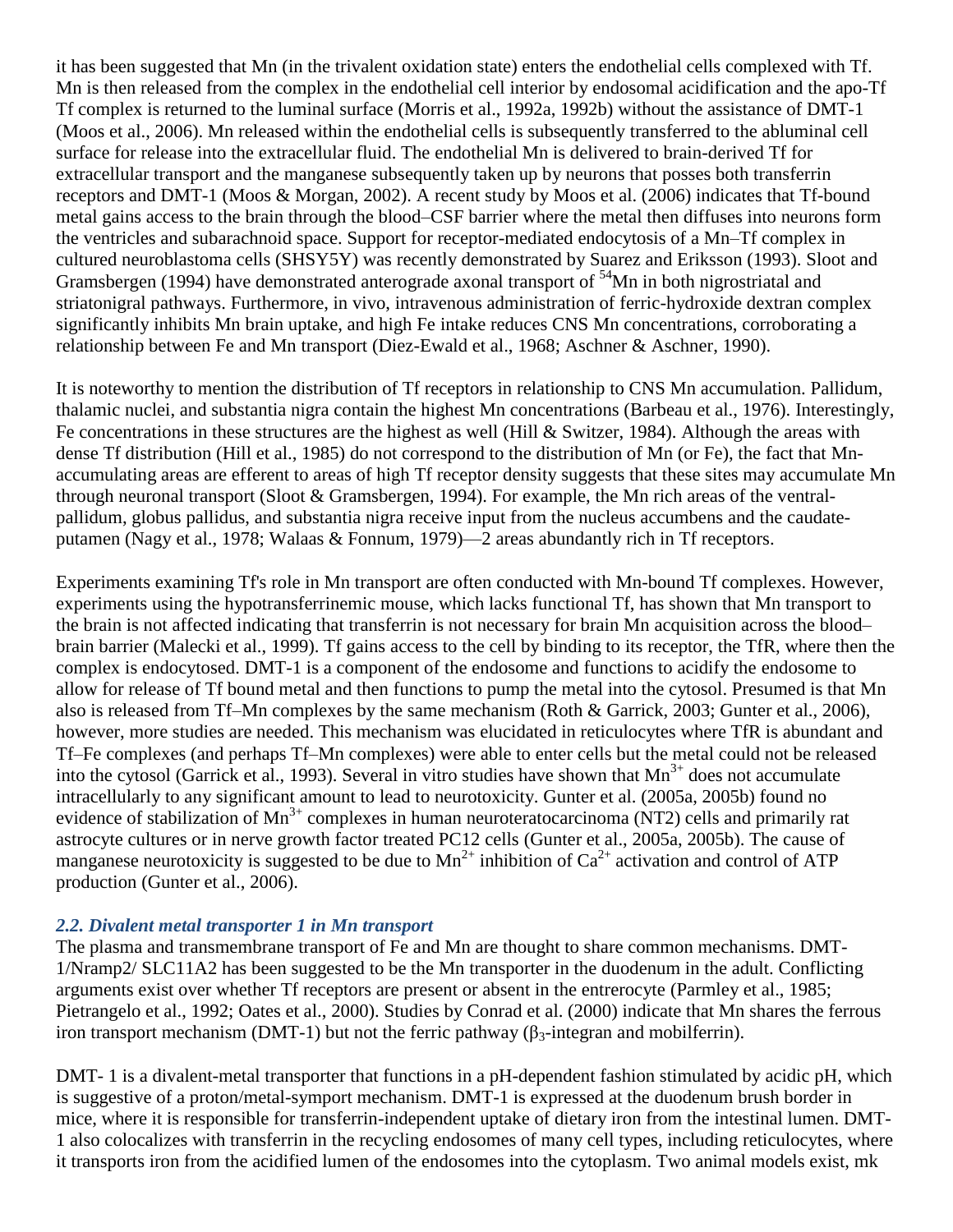(microcytic anemic) mouse and the Belgrade rat (b/b) (Fleming et al., 1998; Canonne-Hergaux et al., 2001). Both animals are anemic from birth and require iron supplementation to survive. The Belgrade rat has also been shown to have impaired Mn metabolism (Chua & Morgan, 1997) and has been the model used in several Mn transport studies. Interestingly, it is also known that mutations in NRAMP2 homologues in bacteria and yeast disrupt Mn transport (Portnoy et al., 2002; Kehres & Maguire, 2003; Rosakis & Koster, 2004; Rosakis & Koster, 2005).

Chua and Morgan found that Mn and iron shared similar transport mechanisms in the erythroid tissue, duodenal mucosa, kidney and blood—brain barrier where Mn and iron transport were reduced in these tissues in the Belgrade homozygous rat (b/b) (Chua & Morgan, 1997). Transport of Mn to reticulocyes was altered only when Tf-Mn was the form of Mn however and not under low-affinity conditions. Interestingly, Mn liver levels were higher in the b/b rat suggesting an alternate uptake pathway for non-Tf bound Mn. Tf mediate process seems to decline as rats mature due to changes in the rate of growth and proliferation. Crossgrove and Yokel have studies the transport of Mn across the BBB using the Belgrade rat. They found no difference between b/b rats and control rats suggesting that DMT-1 does not play a role in uptake of Mn in the adult animal. Neuronal expression of transferrin receptors and DMT-1 in adult rats implies that neurons at this age acquire iron by receptor-mediated endocytosis of transferrin followed by iron transport out of endosomes mediated by DMT-1. The existence of the mutated DMT-1 molecule in neurons suggests that the low cerebral iron uptake in b/b rats was derived from a reduced neuronal uptake rather than an impaired iron transport through the blood—brain barrier (Moos & Morgan, 2004). Kidney studies remain to show the importance of DMT-1 as well as different isoforms (Canonne-Hergaux & Gros, 2002; Ferguson et al., 2003; Wareing et al., 2003; Abouhamed et al., 2006). Pharmacokinetic studies show that iron status can alter lung Mn transport to circulation (Heilig et al., 2005; Brain et al., 2006; Thompson et al., 2006). DMT-1 is not the transporter involved (Heilig et al., 2006). Recently is has been verified that the b/b Belgrade rat lacks transport mechanisms for divalent metals in its small intestine (Knopfel et al., 2005). It seems clear that duodenal absorption of metals is DMT-1 regulated. However, while present early in postnatal development, it does not appear to be iron-regulated until adulthood (Leong et al., 2003a, 2003b).

# *2.3. Other potential transporters of brain Mn*

As mentioned the mechanism in which Mn is transported across the BBB has recently come to light. It appears that facilitated diffusion (Rabin et al., 1993), active transport (Murphy et al., 1991; Rabin et al., 1993; Aschner & Gannon, 1994), DMT-1 -mediated transport (Garrick et al., 2003; Erikson et al., 2004a), ZIP8-, storeoperated calcium channels as well as transferrin (Tf)-dependent transport (Aschner & Gannon, 1993) mechanisms are all involved in shuttling Mn across the BBB. Although non-protein-bound Mn enters the brain more rapidly than Tf-bound Mn (Murphy et al., 1991; Rabin et al., 1993), it is unclear as to which form represents the predominant mechanism of transport in situ.

A small fraction of Mn is found in plasma as Mn-citrate (Crossgrove et al., 2003; Crossgrove & Yokel, 2004). The same authors have suggested that a Mn citrate tridentate complex with a non-coordinated central carboxylate recognition moiety is likely a substrate for the organic anion transporter or a mono-carboxylate transporter (MCT). Candidates for transport of Mn citrate may include MCT and/or members of the organic anion transporter polypeptide (OATP) or ATP-binding cassette (ABC) superfamilies.

A couple of recent studies suggest that calcium channels may be another potential transport mode for cellular Mn transport. The first study showed that Mn transport into the brain was not dependent on DMT-1 but rather another transport mode such as calcium channels (Yokel et al., 2003). The other study looked at <sup>54</sup>Mn uptake in the human alveolar cell (A549) and found that calcium channel blockers significantly inhibited Mn uptake (Heilig et al., 2006). Pharmacological studies of  $54$ Mn uptake by A549 cells, a human alveolar cell line, suggest that metal uptake by type II alveolar epithelial cells is associated with activities of both L-type  $Ca(2+)$  channels and TRPM7, a member of the transient receptor potential melastatin subfamily. Their results demonstrate that Fe and Mn are absorbed by the pulmonary epithelium through different pathways and reveal the potential role for calcium channels in lung metal clearance. The difference in transport between Fe and Mn has also been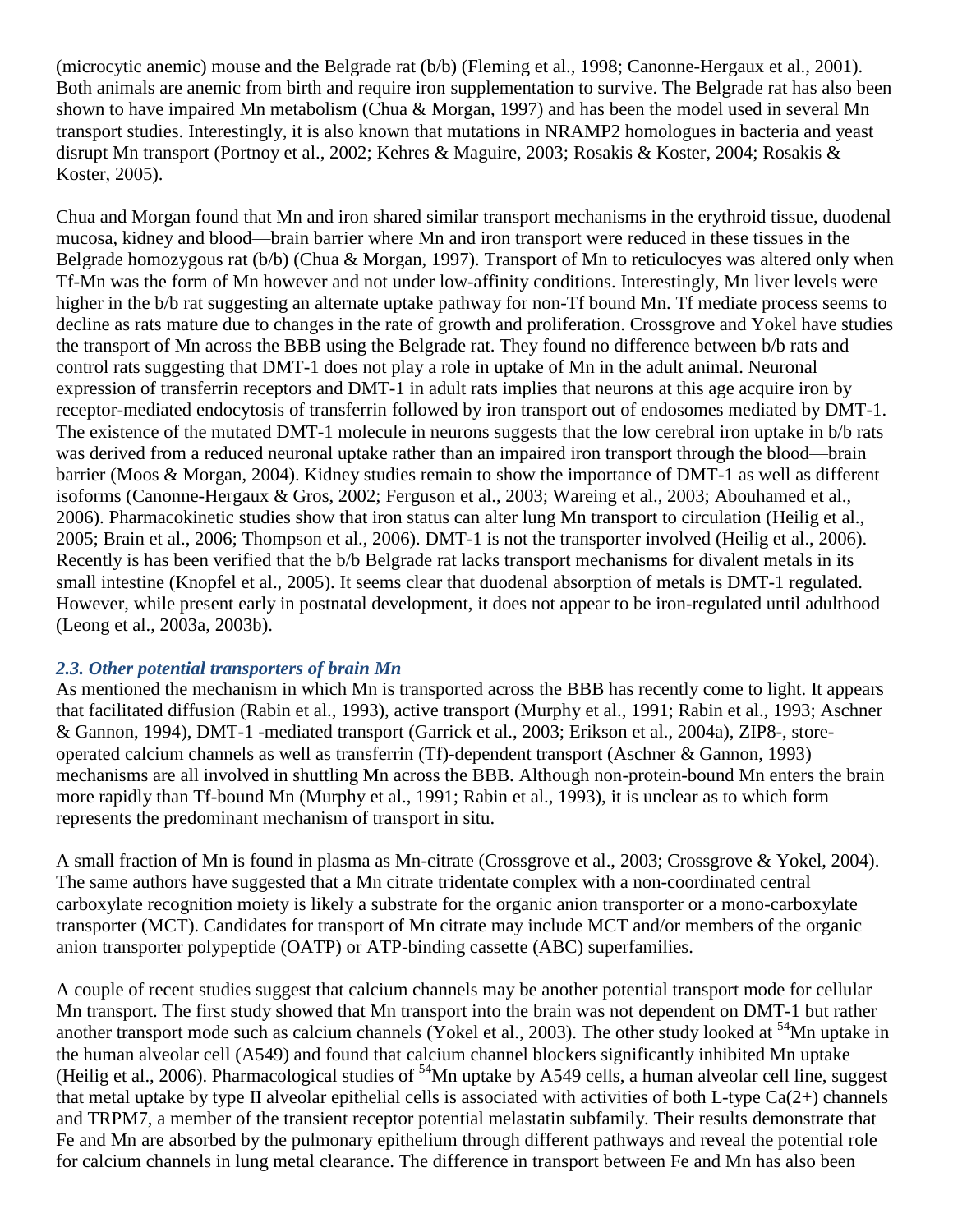noted in the olfactory pathway. Where inhaled Mn was transported to the brain, Fe was not readily transported by the olfactory tract (Rao et al., 2003). In other studies using Mn enhanced MRI (MEMRI) to trace odor pathways in the brain, Pautler and Koretsky were able to inhibit the transport of Mn transport via the olfactory neurons using the calcium channel blocker diltiazem in conjunctions with MnCl<sub>2</sub> administered directly into the naris and verified using MRI (Pautler & Koretsky, 2002).

Finally, recent evidence implies a role for the ZIP transporter proteins in Mn transport, though whether functional at the BBB has yet to be determined. The ZIP transporter proteins, members of the solute-carrier-39 (SLC39) metal-transporter family, having 14 members — highly conserved orthologs — between mouse and human (Eide et al., 2004). Zip proteins have been originally divided into 2 subfamilies, referred to as subfamily I, consisting mostly of fungal and plant sequences, and subfamily II, which consists of insect, nematode, and mammalian sequences. More recently, position-specific iterative-basic local alignment search tool (PSI-BLAST) analysis uncovered 2 additional subfamilies, referred to as gufA and the LIV-1 or LIV-1 subfamily of ZIP transporters (LZT). In plants, several ZIP proteins have been implicated in divalent metal transport, including zinc (Zn), Fe, and Mn. A recent in vitro study (He et al., 2006) in mouse fetal fibroblast cultures established that ZIP8 is a high affinity for Mn. The Km of 2.2  $\mu$ M for Mn<sup>2+</sup> is close to physiological concentrations and within the same range determined in many cell lines or tissues. However, whether Slc39 and organic transporters function in Mn transport remains to be examined under physiologically relevant conditions. Definitive studies to assess other protein functions (Slc39, MCT) in physiological roles are needed.

## **3. Modes of manganese exposure**

# *3. 1. Diet and water*

The most important source of Mn for the population at large is diet, with most daily intakes falling below 5 mg Mn/kg. Adult dietary intake of Mn is estimated to be between 0.9 and 10 mg Mn/day (Finley & Davis, 1999; ATSDR, 2000). Based on the Total Diet Study, grains, beverages (tea), and vegetables provide approximately 33%, 20%, and 18% of dietary Mn in adult males, respectively (Pennington and Young, 1991).

Levels of Mn in excess of 30 mg/kg can be found in certain foods, such as grain, rice and nuts. Levels of Mn are also high in tea; a cup of tea may contain as much as 0.4–1.3 mg Mn (ATSDR, 2000). Another important source of dietary Mn intake is Mn-containing dietary supplements. Many of these contain Mn levels of 5–20 mg (NAS, 2001). Water concentrations of Mn typically range from 1 to 100 μg/L with most values below 10 μg/L (Keen & Zidenberg-Cherr, 1994). Greater than 60% of the nation's drinking water has been systematically assessed since 1991 to determine the quality of sources of drinking water in the US. The analysis, conducted by the National Water-Quality Assessment Program (NAWQA) of the US Geological Survey (USGS, 2005), suggests that roughly 6% of domestic wells contain high levels of Mn in drinking water in the range of 300 μg/L. This level of Mn exposure has recently been shown to be associated with reduced Full-Scale, Performance, and Verbal raw scores in children in Bangladesh (Wasserman et al., 2006).

### *3.2. Milk and infant formulas*

Human milk is generally low in Mn content (1.8–27.5 μg/L); however, Mn concentrations in infant formulas can vary dramatically (33–300 μg/L) (Murthy & Rhea, 1971; Vaughan et al., 1979; Stastny et al., 1984; Keen & Zidenberg-Cherr, 1994). In human (and animal) milk Mn concentrations are associated with the stage of lactation (Vaughan et al., 1979; Stastny et al., 1984; Casey et al., 1985; Krachler & Rossipal, 2000; Table 1). For example Stastny et al. (1984) reported that mean (±SD) human milk Mn concentrations in the 4th week of lactation were 6.6±4.7 μg/L and these levels were significantly higher than those collected during the 12th week of lactation (3.5  $\pm$ 1.4 μg/L). Notably, in human milk Mn is in the trivalent oxidation state where it is bound to lactoferrin, the major iron-binding protein in milk. Receptors for this protein are abundant in the brush border membranes of epithelial cells throughout the length of the small intestine, thus allowing for regulation of the uptake of Mn across the gastrointestinal tract. Since in formula Mn is in the divalent oxidation state, absorption through the GI tract cannot be regulated by lactoferrin receptors. Accordingly, Mn transport of infant formuladerived Mn is likely governed by mechanisms different from those from Mn in human breast milk.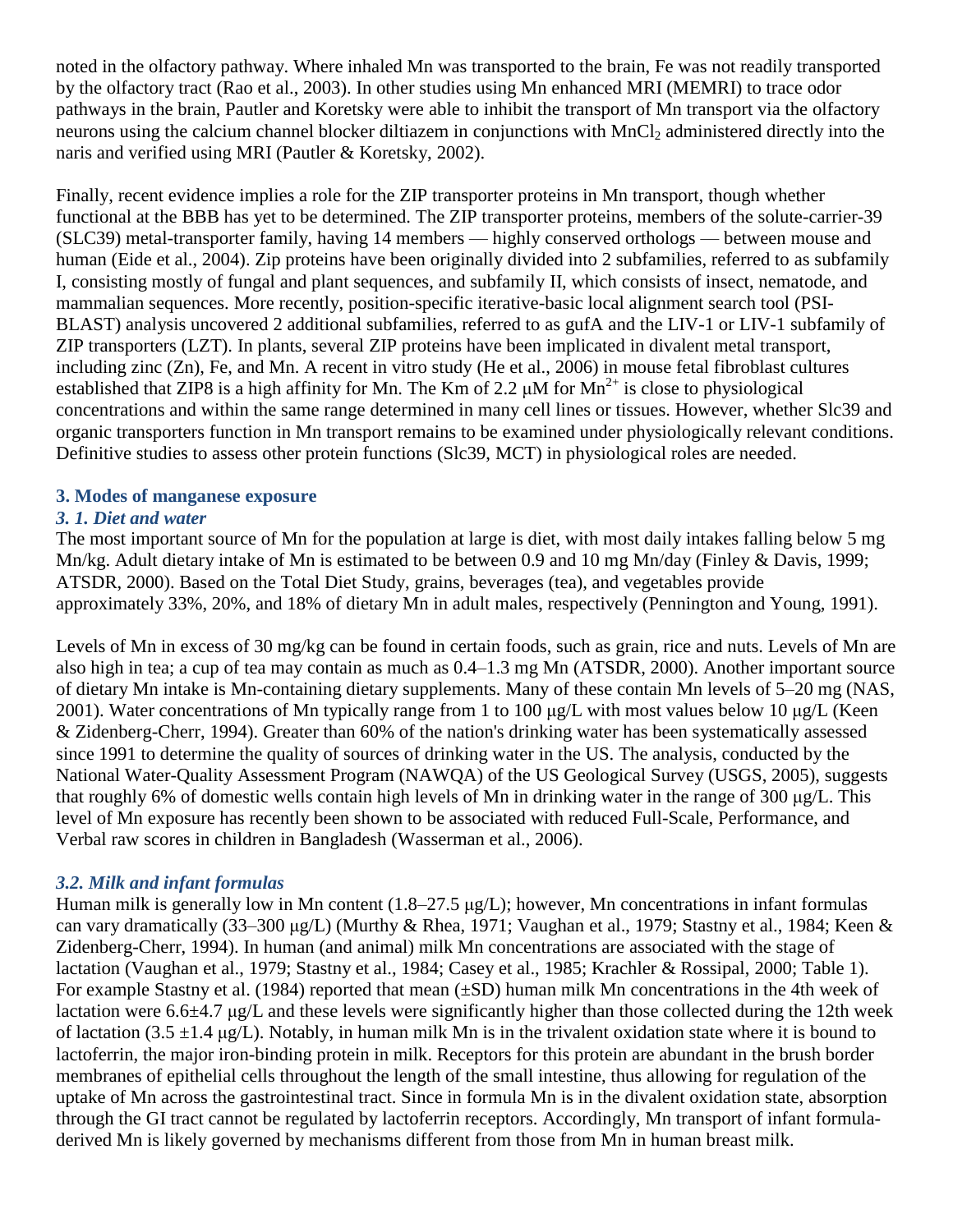In general, infant formulas contain much higher Mn concentrations compared to those observed in human milk (Table 1). Given the risk posed by high Mn concentrations in infant formulas (Golub et al., 2005) their composition has significantly changed over the last 20 years. For example, Enfamil (Mead Johnson and Company) contained 1289 μg Mn/L in 1983; levels dropped to 105 μg/L shortly thereafter (Stastny et al., 1984). It has been suggested that consumption of soy-based infant formulas is a potential area of concern for human infants as levels of 200–300 μg Mn/L are common (Lonnerdal, 1994).

## *3.3. Parenteral exposure*

Risk for Mn neurotoxicity is associated with TPN, as these nutritional solutions are commonly formulated to include Mn along with other essential trace metals and they can contain Mn as a contaminant (Kurkus et al., 1984; Hambidge et al., 1989). A report by Wilson et al. (1992) found that Mn concentrations in TPN solutions ranged from 5.6 to 8.9 μg/L, in the absence of any supplementation.

Few studies have addressed Mn kinetics upon TPN administration (Takagi et al., 2002). Furthermore, no clear standard has been recommended for the daily dose of parenteral Mn, with the published literature indicating a broad, 200-fold range in the recommended daily Mn dose for adults on TPN ranging from a low dose of 0. 18– 0.91 μmol (0.0 1 –0.05 mg) to a high dose of 40 μmol (2.2 mg). It should be acknowledged that infants, especially premature infants, receiving TPN, may not have intact or mature homeostatic control of the metal. In addition to bypassing the homeostatic barrier of the gastrointestinal tract where Mn absorption is normally tightly regulated (Davidsson et al., 1989), many infants and children on TPN solutions suffer from hepatic dysfunction and cholestasis, com-promising their biliary excretion of Mn. Finally, further risk of Mn-induced toxicity is associated with the overall neurophysiological immaturity of the developing brain, perhaps allowing entrance for more Mn than would occur in the adult brain.

Mn intoxication associated with TPN solutions providing  $\geq 0.1$  mg Mn/day is well established (Ono et al., 1995; Nagatomo et al., 1999; Bertinet et al., 2000). These patients developed elevated serum Mn levels (Takagi et al., 2002), and they exhibit symmetrical high intensity MRI lesions in the globus pallidus consistent with the preferential accumulation of Mn at this site, in association with characteristic psychiatric symptoms and clinical signs of Mn-induced parkinsonism-like syndrome. Withdrawal from the TPN solutions significantly decreases Mn levels in both the blood and CNS (Bertinet et al., 2000). In children chronically receiving TPN high Mn blood levels and abnormal neurological signs have been reported, along with MRI findings indicative of Mn deposition in the brain (Kafritsa et al., 1998). Once removed from Mn supplemented TPN, Mn brain levels tend to decline over time, blood Mn levels normalize and some case reports suggest a good prognosis without longlasting neurodevelopmental sequelae (Kafritsa et al., 1998).

Table 1

| Manganese concentration in human milk and select infant formulas |  |  |  |  |  |  |  |
|------------------------------------------------------------------|--|--|--|--|--|--|--|
|------------------------------------------------------------------|--|--|--|--|--|--|--|

| Investigator              | Country | Analysis method | Study description (no. of subjects)                 | Human milk $(\mu g \text{ Mn}/L)$ | Infant formula $(g \mu Mn/L)$  |
|---------------------------|---------|-----------------|-----------------------------------------------------|-----------------------------------|--------------------------------|
| Krachler & Rossipal, 2000 | Austria | <b>ICP-MS</b>   | Human milk (27) Infant formula $(4)^*$              | Observed range: $1.8-22.3$        | Observed range: $32.8 - 55.0*$ |
| Casey et al., 1985        | USA     | <b>GFAAS</b>    | Human milk (22)                                     | Observed range: $1.97-3.94$       |                                |
| Stastny et al., 1984      | USA     | <b>GFAAS</b>    | Human milk (116) Infant formula $(7)$ <sup>**</sup> | Observed range: $1.9 - 27.5$      | Observed range: $70-1289**$    |
| Al-Awadi & Srikumar, 2000 | Kuwait  | <b>GFAAS</b>    | Human milk $(17)$                                   | Observed range: 3.8–6.0           |                                |

Data are ranges of means for each parameter.

GFAAS=Graphite Furnace Atomic Absorption Spectrophotometry; ICP-MS=Inductively Coupled Plasma Mass Spectrophotometry.

\*Represents four different formulas tested, with at least six samples of each.

\*\*Represents seven different formulas tested, Similac (Ross Laboratories) had the lowest Mn, whereas Enfamil (Mead Johnson and Company) had the highest. Note: As of March 1983, Enfamil is formulated to contain 105 µg/L.

### **4. Mechanisms of Mn neurotoxicity**

#### *4. 1. Oxidative stress*

Oxidative stress has been implicated as a contributing mechanism by which Mn may be cytotoxic (Aschner, 1997). The oxidation of dopamine by Mn is a potential mechanism by which Mn-induced oxidative stress may occur, especially since Mn can accumulate in dopamine-rich brain regions of rodents and primates (e.g., basal ganglia) following prolonged exposure (Sloot et al., 1996). Another possible mechanism is that Mn, through its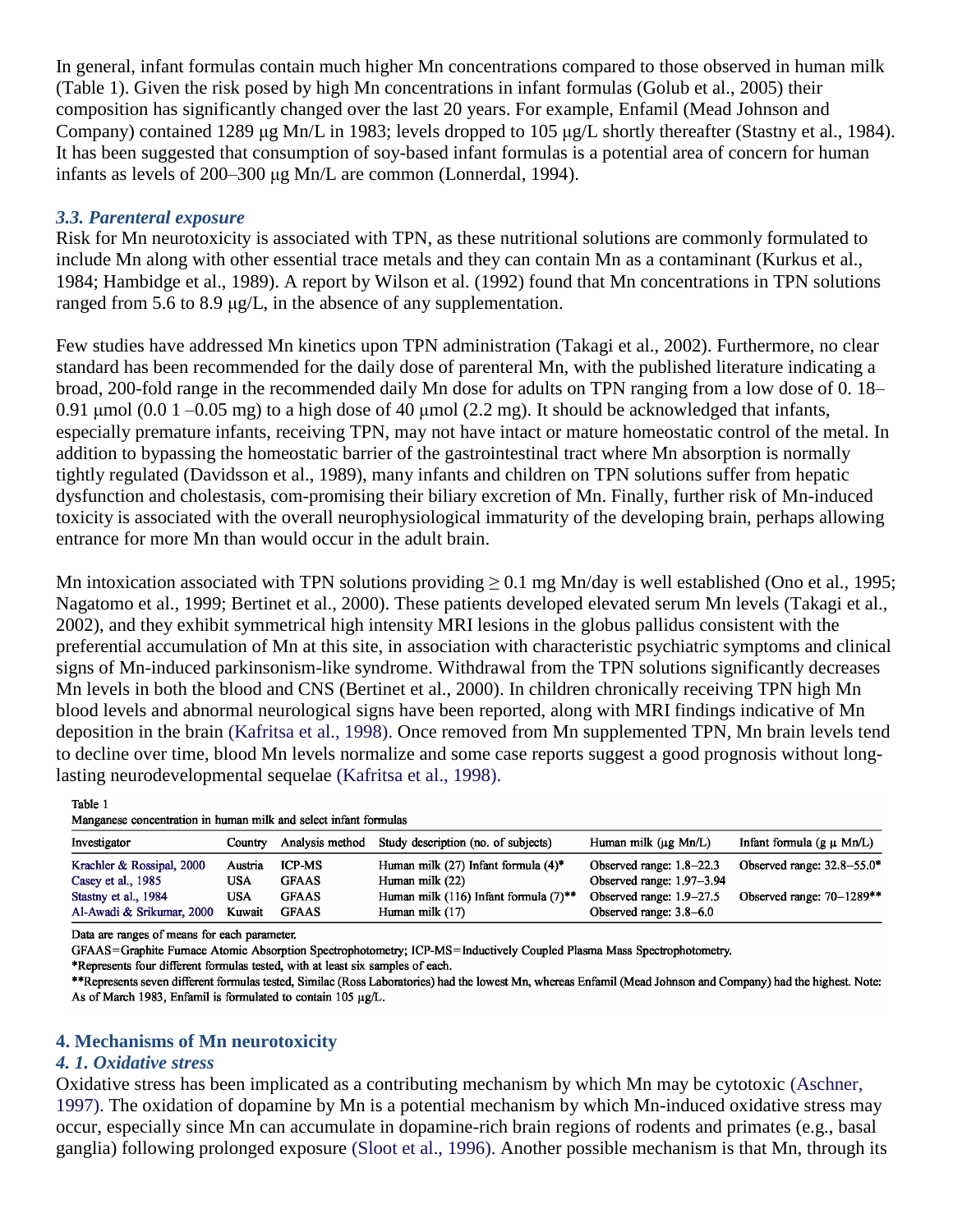sequestration in mitochondria (Galvani et al., 1995), interferes with proper respiration, thereby leading to excessive production of reactive oxygen species. One laboratory reported inhibition of complex I of the electron transport chain after treatment of PC 12 cell cultures with Mn chloride (Brouillet et al., 1993). Another laboratory showed evidence suggesting that the ATPase complex is inhibited at very low levels of mitochondrial Mn, and that complex I is inhibited only at higher concentrations (Gavin et al., 1999). Although, trivalent Mn is more effective at inhibiting complex I (Archibald & Tyree, 1987; Ali et al., 1995; Chen et al., 2001), the divalent form is by far the predominant species within cells and is largely bound to ATP (Ali et al., 1995; Gunter et al., 2002). Nevertheless, in biological media, Mn of any valence will spontaneously give rise to small amounts of trivalent Mn. Interestingly, HaMai et al. (2001) demonstrated that even trace amounts of trivalent Mn can cause formation of reactive oxygen species (ROS) (HaMai et al., 2001).

#### *4.2. Glutamate excitotoxicity*

It has been shown that ROS will interfere with glutamate removal by inhibiting the high affinity glutamate transporters (Trotti et al., 1998). The ensuing increase in extracellular glutamate levels is potentially excitotoxic to neurons, representing a cause of Mn neurotoxicity. Glutamate uptake is attenuated in astrocytes that are exposed to Mn (Erikson & Aschner, 2002b; Erikson et al., 2002c) and that GLAST gene expression is significantly decreased due to that exposure (Erikson & Aschner, 2002b; Erikson et al., 2002c). However, little data exist on the in vivo effects of Mn exposure on glutamate transporter gene expression and protein levels. Information that is critical for fully evaluating the neurotoxicity of Mn.

### *4.3. Neurotoxicity studies using a neonatal model*

Research projects that examine these putative mechanisms of Mn neurotoxicity in the neonatal brain are scant. Recently, our laboratory has shown that rats exposed to airborne Mn during gestation and during post-natal days 1-19 had significantly decreased glutathione (a prevalent endogenous antioxidant) levels as well as decreased gene expression of metallothionein and glutamine synthetase (2 markers of oxidative stress) in the striatum (Erikson et al., in press). It should be noted that compared to older rats, the neonatal rat striatum was impacted by Mn exposure to a greater degree (Erikson et al., 2004b, in press). The striatum is also a brain region where marked changes in dopamine (Tran et al., 2002) and GABA metabolism have been observed in Mn exposed rat pups. Overall, it appears that the striatum is a vulnerable brain region in terms of Mn neurotoxicity in the neonate. This is in contrast to the adult brain in which other regions such as hippocampus, midbrain and olfactory bulb in addition to the striatum, have increased Mn concentrations (Dorman et al., 2004), altered neurotransmitter levels (Erikson et al., 2002a) and oxidative stress (Dobson et al., 2004; Erikson et al., 2005, in press) due to Mn-exposure.

#### **5. Direction for future research**

Understanding the mechanisms in which Mn is transported into the neonatal brain is important when trying to dissect normal transport mechanisms from abnormal ones (i.e., during toxicity). To date it appears that the neonatal brain handles excessive Mn (via DMT-1 upregulation and to a lesser extent Tf/TfR) similarly to the adult brain (Garcia et al., 2006). In terms of neurochemical alterations associated with Mn-exposure in early life, both dopamine (Tran et al., 2002) and GABA (Garcia et al., 2006) have been implicated. One thing that remains unknown is the reversibility of these changes. In our recent study described in the previous paragraph, some of these developing rats were allowed to recover from Mn exposure for 3 and half weeks and upon termination (PND 45) many of the biomarkers did not normalize despite Mn levels returning to normal (Erikson et al., 2005). No data are available in terms of assessing the neurological effects of Mn-exposure during early life and long term consequences of this exposure. Specifically, does Mn-exposure during early development increase the risk for developing neurodegenerative diseases in later life? It is known that changes in Mncontaining proteins have been observed in many neurodegenerative diseases, including Alzheimer's disease (Markesbery, 1997), amyotrophic lateral sclerosis, and Parkinsonian-like syndrome (Pal et al., 1999; Malecki, 2001), as well neurobehavioral deficits (May, 2000; Normandin et al., 2002) are associated with Mn-exposure. Therefore longitudinal studies that examine both markers of oxidative stress and neurotransmitter biology in subjects who have a history of Mn exposure during critical neurodevelopmental periods are necessary. These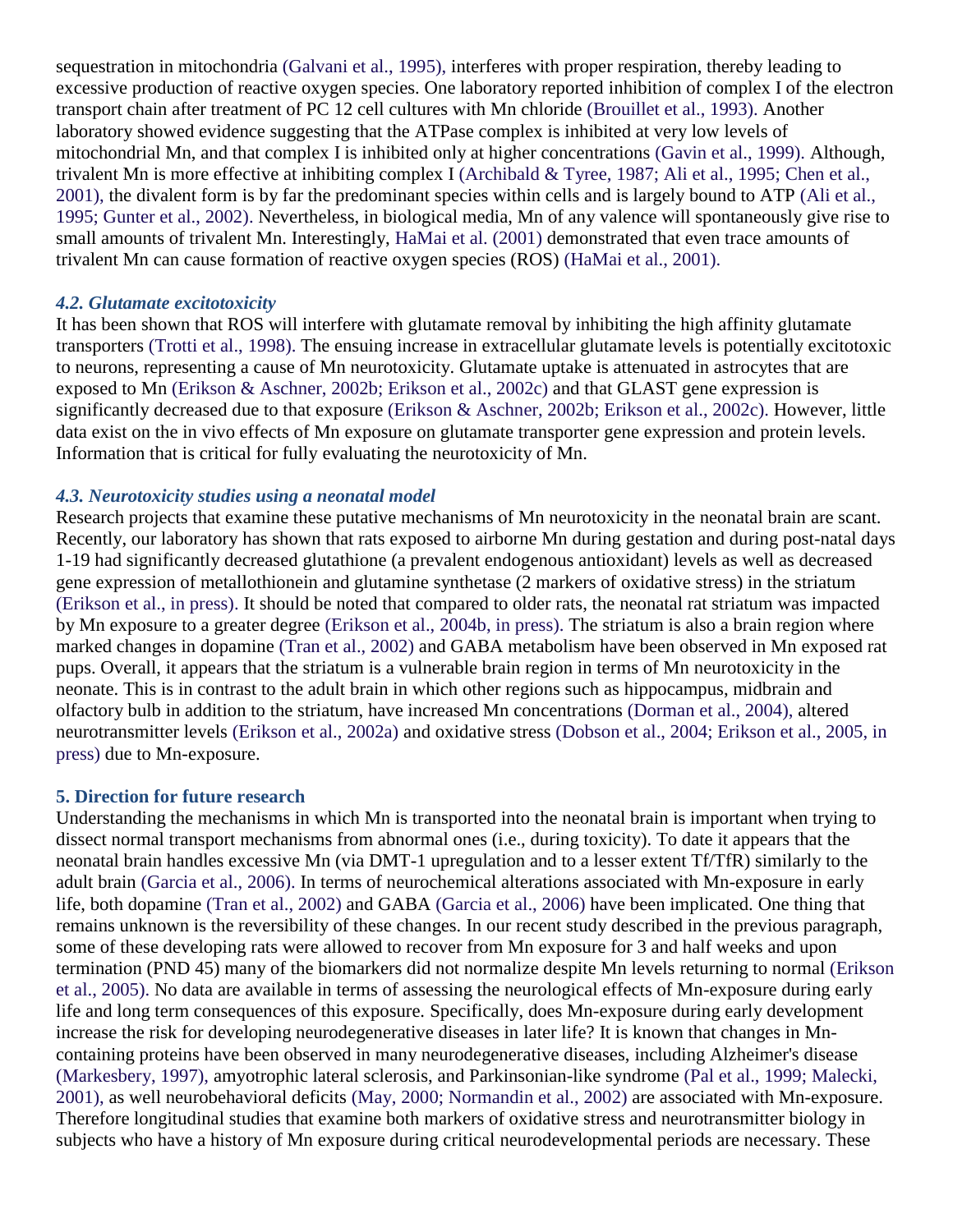studies could include recovery periods ranging from several weeks to months after exposure to high manganese levels and ultimately will expedite the development of therapies for affected individuals.

# **References**

Abouhamed, M., Gburek, J., Liu, W., Torchalski, B., Wilhelm, A., Wolff, N. A., et al. (2006). Divalent metal transporter 1 in the kidney proximal tubule is expressed in late endosomes/lysosomal membranes: implications for renal handling of protein-metal complexes. Am J Physiol Renal Physiol 290, F1525-F1533.

Aisen, P., Aasa, R., & Redfield, A. G. (1969). The chromium, manganese, and cobalt complexes of transferrin. JBiol Chem 244, 4628-4633.

Al-Awadi, F. M., & Srikumar, T. S. (2000). Trace-element status in milk and plasma of Kuwaiti and non-Kuwaiti lactating mothers. Nutrition 16, 1069-1073.

Ali, S. F., Duhart, H. M., Newport, G. D., Lipe, G. W., & Slikke, W. (1995). Manganese-induced reactive oxygen species: comparison between Mn2+ and Mn3+. Neurodegeneration 4, 329-334.

Archibald, F. S., & Tyree, C. (1987). Manganese poisoning and the attack of trivalent manganese upon catecholamines. Arch Biochem Biophys 256, 638-650.

Aschner, M. (1997). Manganese neurotoxicity and oxidative damage. In J. R. Connor (Ed.), Metals and Oxidative Damage in Neurological Disorders (pp. 77-93). New York: Plenum Press.

Aschner, M., & Aschner, J. L. (1990). Manganese transport across the blood– brain barrier: relationship to iron homeostasis. Brain Res Bull 24, 857-860.

Aschner, M., & Aschner, J. (1991). Manganese neurotoxicity: cellular effects and blood–brain barrier transport. Neurosci Biobehav Rev 15, 333-340.

Aschner, M., & Gannon, M. (1994). Manganese (Mn) transport across the blood–brain barrier: saturable and transferrin-dependent transport mechanisms. Brain Res Bull 33, 345-349.

Aschner, M., Erikson, K. M., & Dorman, D. C. (2005). Manganese dosimetry: species differences and implications for neurotoxicity. Crit Rev Toxicol 35, 1-32.

ATSDR (Agency for Toxic Substances and Disease Registry). (2000). Toxicological Profile for Manganese. U.S. Department of Health and Human Services Public Health Service (available at http://www.atsdr.cdc.gov/ toxprofiles/tp151.html)

Barbeau, A., Inoué, N., & Cloutier, T. (1976). Role of manganese in dystonia. Adv Neurol 14, 339-352. Bertinet, D. B., Tinivella, M., Balzola, F. A., de Francesco, A., Davini, O., Rizzo, L., et al. (2000). Brain manganese deposition and blood levels in patients undergoing home parenteral nutrition. J Parenter Enteral Nutr 24, 223-227.

Brain, J. D., Heilig, E., Donaghey, T. C., Knutson, M. D., Wessling-Resnick, M., & Molina, R. M. (2006). Effects of iron status on transpulmonary transport and tissue distribution of Mn and Fe. Am J Respir Cell Mol Biol 34(3), 330-337.

Brouillet, E. P., Shinobu, L., McGarvey, U., Hochberg, F., & Beal, M. F. (1993). Manganese injection into the rat striatum produces excitotoxic lesions by impairing energy metabolism. Exp Neurol 120, 89-94. Canonne-Hergaux, F., & Gros, P. (2002). Expression of the iron transporter DMT- 1 in kidney from normal and

anemic mk mice. Kidney Int 62, 147-156.

Canonne-Hergaux, F., Zhang, A. S., Ponka, P., & Gros, P. (2001). Characterization of the iron transporter DMT-1 (NRAMP2/DCT1) in red blood cells of normal and anemic mk/mk mice. Blood 98(13), 3823-3830.

Casey, C. E., Hambidge, K. M., & Neville, M. C. (1985). Studies in human lactation: zinc, copper, manganese and chromium in human milk in the first month of lactation. Am J Clin Nutr 41, 1193 -1200.

Chen, J. Y., Tsao, G. C., Zhao, Q., & Zheng, W. (2001). Differential cytotoxicity of Mn(II) and Mn(III): Special reference to mitochondrial [Fe–S] containing enzymes. Toxicol Appl Pharmacol 175, 160-168.

Chua, A. C., & Morgan, E. H. (1997). Manganese metabolism is impaired in the Belgrade laboratory rat. J Comp Physiol [B] 167(5), 361-369.

Conrad, M. E., Umbreit, J. N., Moore, E. G., Hainsworth, L. N., Porubcin, M., Simovich, M. J., et al. (2000). Separate pathways for cellular uptake of ferric and ferrous iron. Am J Physiol Gastrointest Liver Physiol 279(4), G767-G774.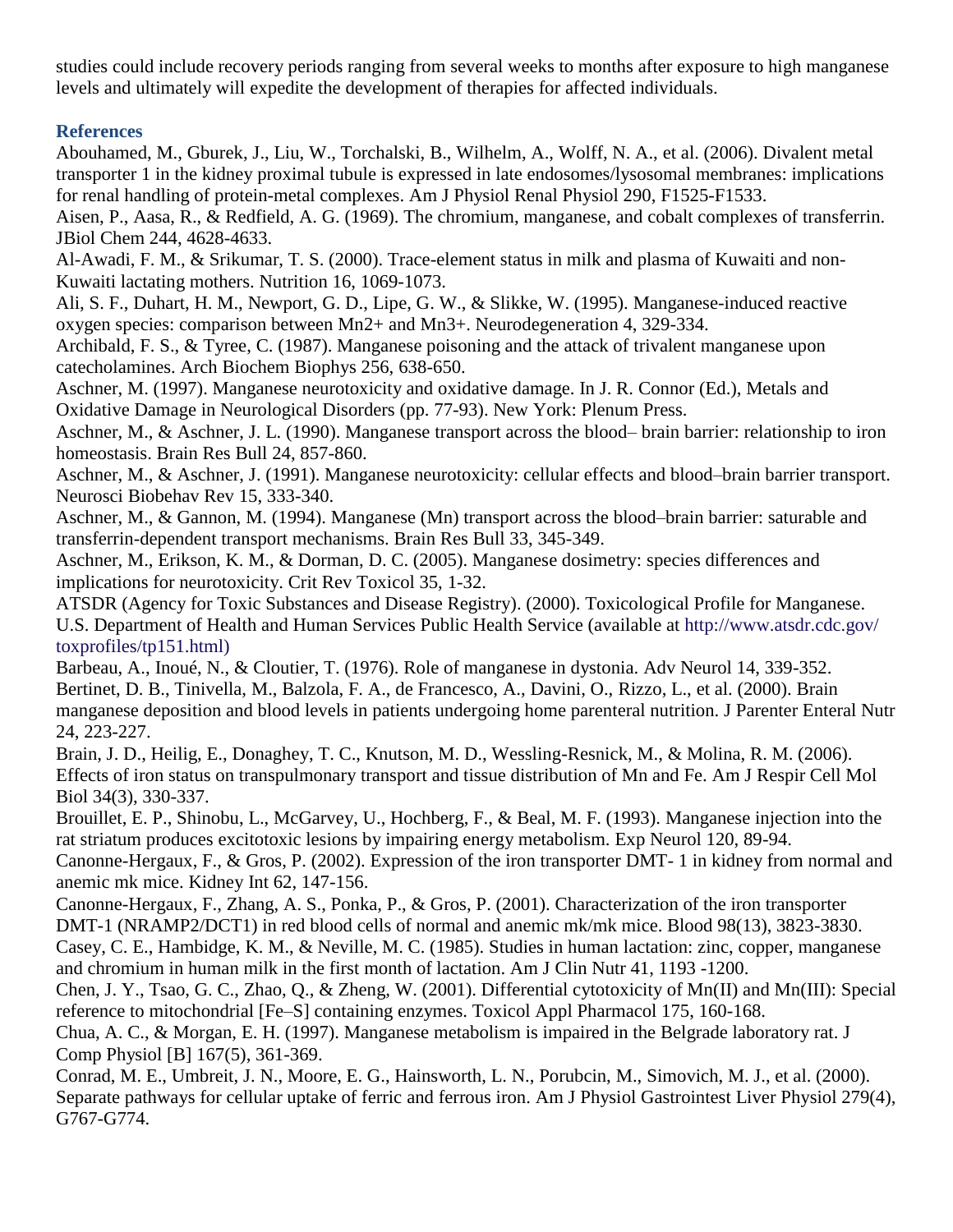Crossgrove, J., & Yokel, R. (2004). Manganese distribution across the blood–brain barrier: III. The divalent metal transporter-1 is not the major mechanism mediating brain manganese uptake. Neurotoxicology 25, 451- 460.

Crossgrove, J. S., Allen, D. D., Bukaveckas, B. L., Rhineheimer, S. S., & Yokel, R. A. (2003). Manganese distribution across the blood–brain barrier: I. Evidence for carrier-mediated influx of manganese citrate as well as manganese and manganese transferrin. Neurotoxicology 24(1), 3-13.

Davidsson, L., Cederblad, A., Lonnerdal, B., & Sandstrom, B. (1989). Manganese retention in man: a method for estimating manganese absorption. Am J Clin Nutr 49, 170-179.

Diez-Ewald, M., Weintraub, L. R., & Crosby, W. H. (1968). Inter relationship of iron and manganese metabolism. Proc Soc Exp Biol Med 129, 448-45 1.

Dobson, A. W., Weber, S., Dorman, D. C., Lash, L. K., Erikson, K. M., & Aschner, M. (2003). Oxidative stress is induced in the rat brain following repeated inhalation exposure to manganese sulfate. Biol Trace Elem Res 93, 113-126.

Dobson, A. W., Erikson, K. M., & Aschner, M. (2004). Manganese neurotoxicity. Ann N YAcad Sci 1012, 115- 128.

Dorman, D. C., Brenneman, K. A., McElveen, A. M., Lynch, S. E., Roberts, K. C., & Wong, B. A. (2002). Olfactory transport: a direct route of delivery of inhaled manganese phosphate to the rat brain. J Toxicol Environ Health A 65,1493-1511.

Dorman, D. C., McManus, B. E., Parkinson, C. U., Manuel, C. A., James, R. A., Struve, M. F., McElveen, A. M., & Everitt, J. I. (2004). Nasal toxicity of manganese sulfate and manganese phosphate in young male rats following subchronic (13-week) inhalation exposure. Inhal Toxicol 16,1-8.

Eide, D. J. (2004). The SLC39 family of metal ion transporters. Pflugers Arch Eur J Physiol 447, 796-800. Ellingsen, D. G., Haug, E., Ulvik, R. J., & Thomassen, Y. (2003). Iron status in manganese alloy production workers. J Appl Toxicol 23, 239-247.

Erikson, K. M., & Aschner, M. (2002). Manganese causes differential regulation of glutamate transporter (GLAST), taurine transporter, and metallothionein in cultured rat astrocytes. Neurtoxicology 23, 595-602. Erikson, K. M., Shihabi, Z. K., Aschner, J. L., & Aschner, M. (2002a). Manganese accumulates in irondeficient rat brain regions in a heterogeneous fashion and is associated with neurochemical alterations. Biol Trace Elem Res 87, 143-156.

Erikson, K. M., Suber, R. L., & Aschner, M. (2002b). Glutamate/aspartate transporter (GLAST), taurine transporter and metallothionein mRNA levels are differentially altered in astrocytes exposed to manganese chloride, manganese phosphate or manganese sulfate. Neurotoxicology 23,281-288.

Erikson, K. M., Syversen, T., Steinnes, E., & Aschner, M. (2004a). Globus pallidus: a target brain region for divalent metal accumulation associated with dietary iron deficiency. J Nutr Biochem 15, 335-341.

Erikson, K. M., Dorman, D. C., Lash, L. H., Dobson, A. W., & Aschner, M. (2004b). Airborne manganese exposure differentially affects end points of oxidative stress in an age- and sex-dependent manner. Biol Trace Elem Res 100,49-62.

Erikson, K. M., Dorman, D. C., Lash, L. H., & Aschner, M. (2005). Persistent alterations in biomarkers of oxidative stress resulting from combined in utero and neonatal manganese inhalation. Biol Trace Elem Res 104, 151-163.

Erikson, K. M., Dorman, D. C., Fitsanakis, V., Lash, L. H., & Aschner, M. (2006). In utero and neonatal airborne manganese exposure causes alterations in biomarkers of oxidative stress primarily in striatum of rat pup brains. Biol Trace Elem Res 111, 198-216.

Ferguson, C. J., Wareing, M., Delannoy, M., Fenton, R., McLarnon, S. J., Ashton, N., et al. (2003s). Iron handling and gene expression of the divalent metal transporter, DMT-1, in the kidney of the anemic Belgrade (b) rat. Kidney Int 64, 1755-1764.

Finley, J. W., & Davis, C. D. (1999). Manganese deficiency and toxicity: are high or low dietary amounts of manganese cause for concern? BioFactors 10,15-24.

Fishman, J. B., Handrahan, J. B., Rubir, J. B., Connor, J. R., & Fine, R. E. (1985). Receptor-mediated trancytosis of transferrin across the blood–brain barrier. J Cell Biol 101, 423A.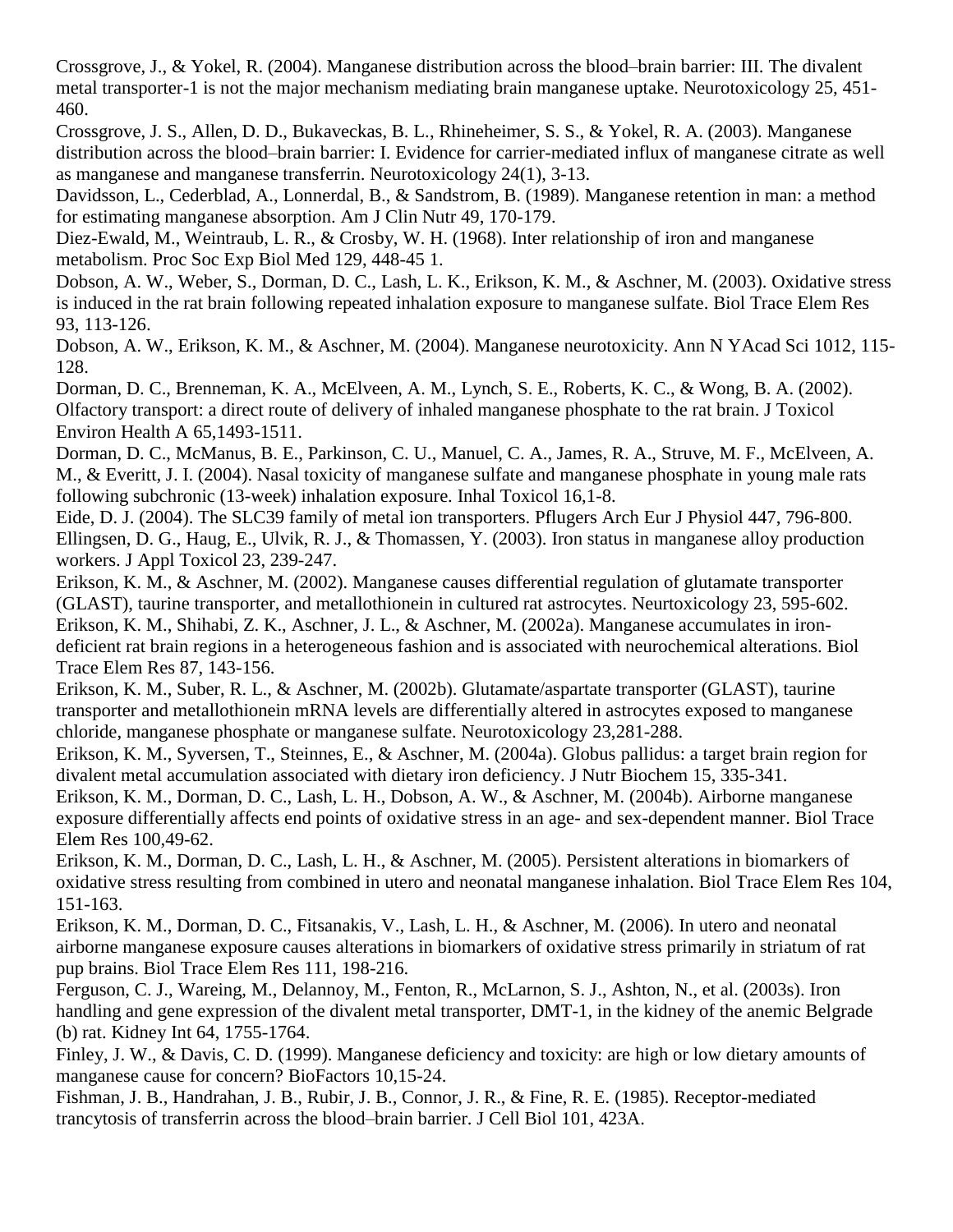Fleming, M. D., Romano, M. A., Su, M. A., Garrick, L. M., Garrick, M. D., & Andrews, N. C. (1998). Nramp2 is mutated in the anemic Belgrade (b) rat: evidence of a role for Nramp2 in endosomal iron transport. Proc Natl Acad Sci USA 95(3), 1148-1153.

Galvani, P., Fumagalli, P., & Santagostino, A. (1995). Vulnerability of mitochondrial complex I in PC12 cells exposed to manganese. Eur J Pharmacol293,377-383.

Garcia, S. J., Gellein, K., Syversen, T., & Aschner, M. A. (2006). Manganese enhanced diet alters brain metals and transporters in the developing rat. Toxicol Sci 92, 516-525.

Garrick, M. D., Gniecko, K., Liu, Y., Cohan, D. S., & Garrick, L. M. (1993). Transferrin and the transferrin cycle in Belgrade rat reticulocytes. J Biol Chem 268(20), 14867-14874.

Garrick, M., Dolan, K., Horbinski, C., Ghio, A., Higgins, D., Porubcin, M., et al. (2003). DMT-1: a mammalian transporter for multiple metals. Biometals 16, 41-54.

Gavin, C. E., Gunter, K. K., & Gunter, T. E. (1999). Manganese and calcium transport in mitochondria: implications for manganese toxicity. Neurotoxicology 20, 445-453.

Golub, M. S., Hogrefe, C. E., Germann, S. L., Tran, T. T., Beard, J. L., Crinella, F. M., et al. (2005). Neurobehavioral evaluation of rhesus monkey infants fed cow's milk formula, soy formula or soy formula with added manganese. Neurotoxicol Teratol 27, 615-627.

Gunter, K. K., Miller, L. M., Aschner, M., Eliseev, R., Depuis, D., Gavin, C. E., et al. (2002). XANES spectroscopy: a promising tool for toxicology: a tutorial. Neurotoxicology 23, 127-146.

Gunter, K. K., Aschner, M., Miller, L. M., Eliseev, R., Salter, J., Anderson, K., et al. (2005a). Determining the oxidation states of manganese in PC12 and nerve growth factor-induced PC12 cells. Free Radic Biol Med 39,164-181.

Gunter, K. K., Aschner, M., Miller, L. M., Eliseev, R., Salter, J., Anderson, K., et al. (2005b). Determining the oxidation states of manganese in NT2 cells and cultured astrocytes. Neurobiol Aging 27, 1816-1826.

Gunter, T. E., Gavin, C. E., Aschner, M., & Gunter, K. K. (2006). Speciation of manganese in cells and mitochondria: a search for the proximal cause of manganese neurotoxicity. Neurotoxicology 27, 765-776. HaMai, D., Campbell, A., & Bondy, S. C. (2001). Modulation of oxidative events by multivalent manganese complexes in brain tissue. Free Radic Biol Med 31, 763-768.

Hambidge, K. M., Sokol, R. J., Fidanza, S. J., & Goodall, M. A. (1989). Plasma manganese concentrations in infants and children receiving parenteral nutrition. J Parenter Enteral Nutr 13, 168-17 1.

He, L., Girijashanker, K., Dalton, T. P., Reed, J., Li, H., Soleimani, M., et al. (2006). ZIP8, Member of the solute-carrier-39 (SLC39) metal-transporter family: characterization of transporter properties. Mol Pharmacol 70, 171-180.

Heilig, E., Molina, R., Donaghey, T., Brain, J. D., & Wessling-Resnick, M. (2005). Pharmacokinetics of pulmonary manganese absorption: evidence for increased susceptibility to manganese loading in iron-deficient rats. Am J Physiol Lung Cell Mol Physiol 288(5), L887-L893.

Heilig, E. A., Thompson, K. J., Molina, R. M., Ivanov, A. R., Brain, J. D., & Wessling-Resnick, M. (2006). Manganese and iron transport across pulmonary epithelium. Am J Physiol Lung Cell Mol Physiol 290(6), L1247-L1259.

Hill, J. M., & Switzer, R. C., III (1984). The regional distribution and cellular localization of iron in the rat brain. Neuroscience 11, 595-603.

Hill, J. M., Ruff, M. R., & Weber, R. J. (1985). Transferrin receptors in rat brain: neuropeptide-like pattern and relationship to iron distribution. Proc Natl Acad Sci USA 82, 4553-4557.

Hurley, L. S., & Keen, C. L. (1987). Manganese. In E. Underwood & W. Mertz (Eds.), Trace Elements in Human Health and Animal Nutrition (pp. 185-223). New York: Academic Press.

Jeffries, W. A., Brandon, M. R., Hunt, S. V., Williams, A. F., & Mason, D. Y. (1984). Transferrin receptor on endothelium of brain capillaries. Nature 132,162-163.

Kafritsa, Y., Fell, J., Long, S., Bynevelt, M., Taylor, W., & Milla, P. (1998). Long-term outcome of brain manganese deposition in patients on home parenteral nutrition. Arch Dis Child 79, 263-265.

Keefer, R. C., Barak, A. J., & Boyett, J. D. (1970). Binding of manganese and transferrin in rat serum. Biochim Biophys Acta 221, 390-393.

Keen, C. L., & Zidenberg-Cherr, S. (1994). Manganese toxicity in humans and experimental animals. In D. J. Klimis-Tavantzis (Ed.), Manganese in Health and Disease (pp. 193-205). Boca Raton, FL: CRC Press.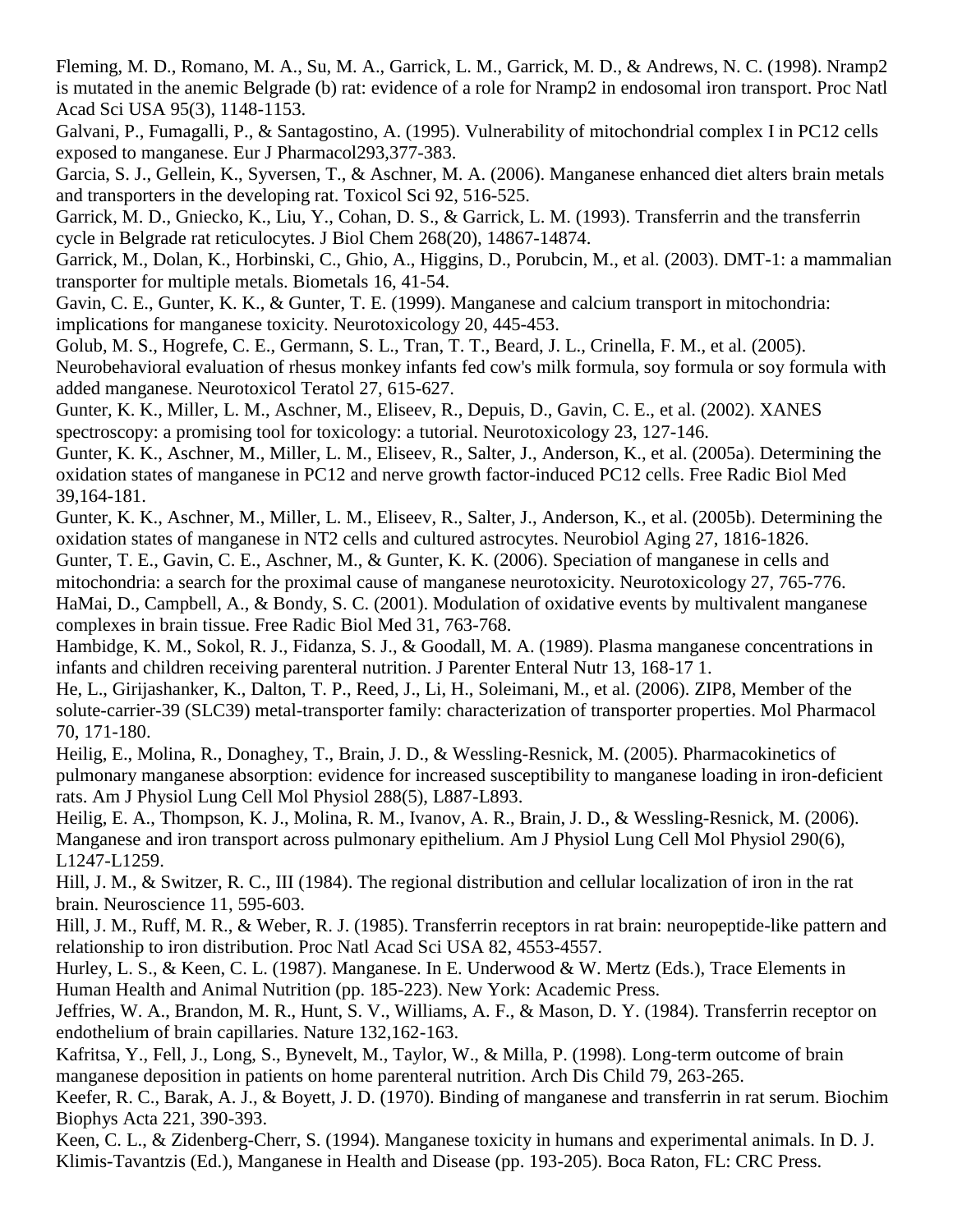Kehres, D., & Maguire, M. (2003). Emerging themes in manganese transport, biochemistry and pathogenesis in bacteria. FEMS Microbiol Rev 27, 263-290.

Knopfel, M., Zhao, L., & Garrick, M. D. (2005). Transport of divalent transition-metal ions is lost in smallintestinal tissue of b/b Belgrade rats. Biochemistry 44(9), 3454-3465.

Krachler, M., & Rossipal, E. (2000). Concentrations of trace elements in extensively hydrolysed infant formulae and their estimated daily intakes. Ann Nutr Metab 44, 68-74.

Kurkus, J., Alcock, N. W., & Shils, M. E. (1984). Manganese content of large-volume parenteral solutions and of nutrient additives. J Parenter Enteral Nutr 8, 254-257.

Lee, J. (2000). Manganese intoxication. Arch Neurol 57, 597-599.

Leong, W. I., Bowlus, C. L., Tallkvist, J., & Lonnerdal, B. (2003a). DMT-1 and FPN1 expression during infancy: developmental regulation of iron absorption. Am J Physiol Gastrointest Liver Physiol 285(6), G1153- G1161.

Leong, W. I., Bowlus, C. L., Tallkvist, J., & Lonnerdal, B. (2003b). Iron supplementation during infancy-effects on expression of iron transporters, iron absorption, and iron utilization in rat pups. Am J Clin Nutr 78(6),1203- 1211.

Lonnerdal, B. (1994). Nutritional aspects of soy formula. Acta Paediatr Suppl 402, 105-108.

Malecki, E. (2001). Manganese toxicity is associated with mitochondrial dysfunction and DNA fragmentation in rat primary striatal neurons. Brain Res Bull 55, 225-228.

Malecki, E. A., Cook, B. M., Devenyi, A. G., Beard, J. L., & Connor, J. R. (1999). Transferrin is required for normal distribution of 59Fe and 54Mn in mouse brain. J Neurol Sci 170(2), 112-118.

Markesbery, W. (1997). Oxidative stress hypothesis in Alzheimer's disease. Free Radic Biol Med 23, 134-147. May, M. (2000). Disturbing behavior: Neurotoxic effects in children. Environ Health Perspect 108, A262-A267. Moos, T., & Morgan, E. H. (2002). A morphological study of the develop-mentally regulated transport of iron into the brain. Dev Neurosci 24, 99-105.

Moos, T., & Morgan, E. H. (2004). The significance of the mutated divalent metal transporter (DMT-1) on iron transport into the Belgrade rat brain. J Neurochem 88(1), 233-245.

Moos, T., Skjoerringe, T., Gosk, S., & Morgan, E. H. (2006). Brain capillary endothelial cells mediate iron transport into the brain by segregating iron from transferrin without the involvement of divalent metal transporter 1. J Neurochem (Electronic publication ahead of print).

Morris, C. M., Keith, A. B., Edwardson, J. A., & Pullen, R. G. L. (1992a). Uptake and distribution of iron and transferrin in the adult brain. J Neurochem 59, 300-306.

Morris, C. M., Candy, J. M., Keith, A. B., Oakley, A., Taylor, G., Pullen, R. G. L., et al. (1 992b). Brain iron homeostasis. J Inorg Biochem 47, 257-265.

Morris, B. H., Miller-Loncar, C. L., Landry, S. H., Smith, K. E., Swank, P. R., & Denson, S. E. (1999). Feeding, medical factors, and developmental outcome in premature infants. Clin Pediatr 38, 451-457.

Murphy, V. A., Wadhwani, K. C., Smith, Q. R., & Rapoport, S. I. (1991). Saturable transport of manganese (II) across the rat blood-brain barrier. J Neurochem 57,948-954.

Murthy, G. K., & Rhea, U. S. (1971). Cadmium, copper, iron, lead, manganese, and zinc in evaporated milk, infant products, and human milk. J Dairy Sci 54,1001-1005.

Nagatomo, S., Umehara, F., Hanada, K., Nobuhara, Y., Takenaga, S., Arimura, K., et al. (1999). Manganese intoxication during total parenteral nutrition: report of two cases and review of the literature. J Neurol Sci 162, 102-105.

Nagy, J. I., Carter, D. A., & Fibiger, H. C. (1978). Evidence for a GABA-containing projection from the enopenduncular nucleus to the lateral habenula in the rat. Brain Res 145, 360-364.

National Academy of Sciences (2001). Dietary reference intakes for vitamin A, vitamin K, arsenic, boron, chromium, copper, iodine, iron, manganese, molybdenum, nickel, silicon, vanadium, and zinc. Panel on Micronutrients, Subcommittees on Upper Reference Levels of Nutrients and of Interpretation and Use of Dietary Reference Intakes, and the Standing Committee on the Scientific Evaluation of Dietary Reference Intakes Available at [www.nap.](http://www.nap.edu/books/0309072794/html/) edu/books/0309072794/html/

Normandin, L., Carrier, G., Gardiner, P., Kennedy, G., Hazell, A., Mergler, D., et al. (2002). Assessment of bioaccumulation, neuropathology, and neurobehavior following subchronic (90 days) inhalation in Sprague-Dawley rats exposed to manganese phosphate. Toxicol Appl Pharmacol 183, 135-145.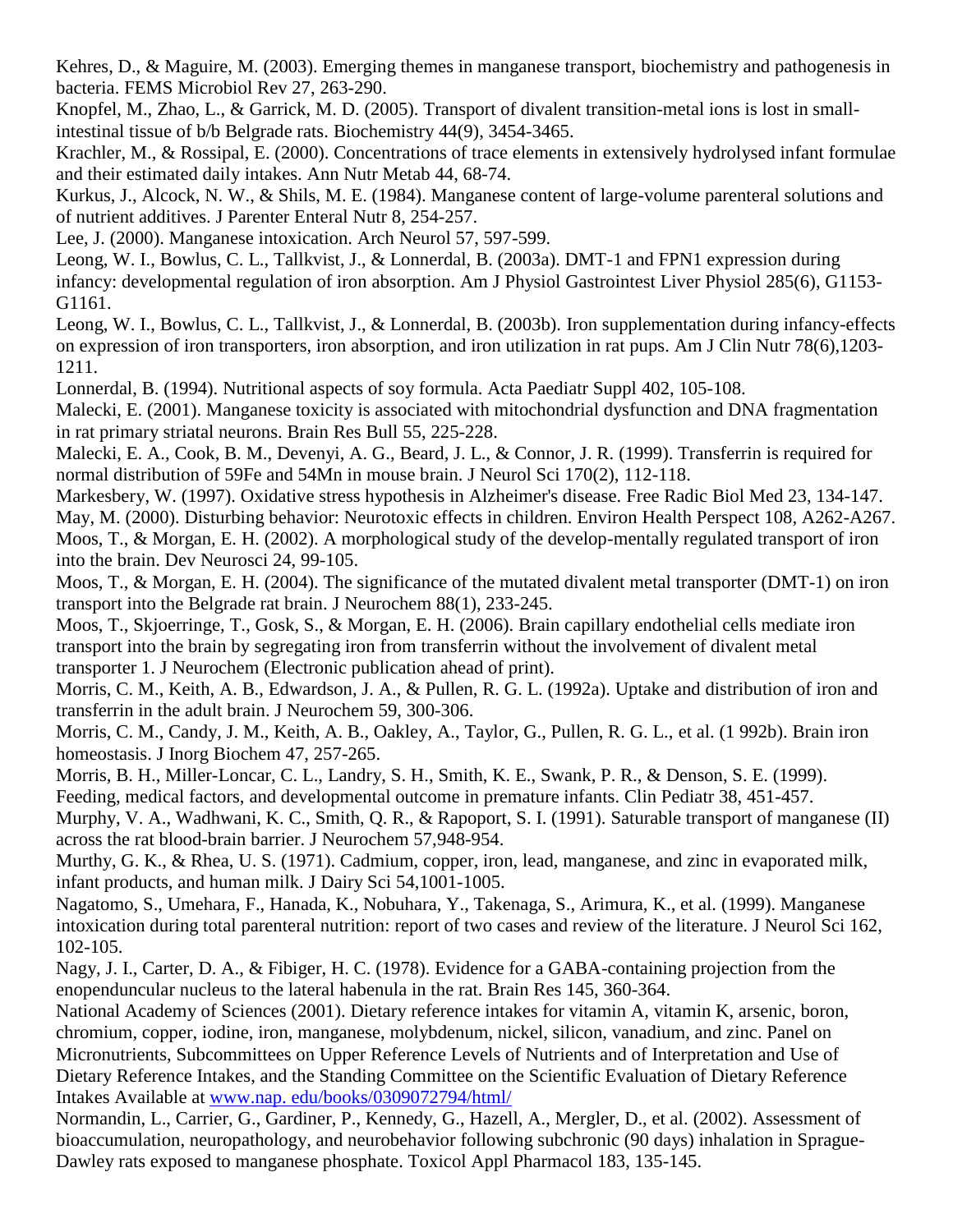Oates, P. S., Thomas, C., & Morgan, E. H. (2000). Transferrin receptor activity and localisation in the rat duodenum. Pflugers Arch 440, 116-124.

Ono, J., Harada, K., Kodaka, R., Sakurai, K., Tajiri, H., Takagi, Y., et al. (1995). Manganese deposition in the brain during long-term total parenteral nutrition. J Parenter Enteral Nutr 19, 310-312.

Pal, P., Samii, A., & Calne, D. (1999). Manganese neurotoxicity: A review of clinical features, imaging and pathology. Neurotoxicology 20, 227-23 8.

Parmley, R. T., Barton, J. C., & Conrad, M. E. (1985). Ultrastructural localization of transferrin, transferrin receptor, and iron-binding sites on human placental and duodenal microvilli. Br J Haematol 60(1), 81-89. Partridge, W. M., Eisenberg, J., & Yang, J. (1987). Human blood-brain barrier transferrin receptor. Metabolism 36, 892-895.

Pautler, R. G., & Koretsky, A. P. (2002). Tracing odor-induced activation in the olfactory bulbs of mice using manganese-enhanced magnetic resonance imaging. Neuroimage 16,441-448.

Pennington, J. A., & Young, B. E. (199 1). Total diet study nutritional elements, 1982-1989. J Am Diet Assoc 91, 179-183.

Pietrangelo, A., Rocchi, E., Casalgrandi, G., Rigo, G., Ferrari, A., Perini, M., et al. (1992). Regulation of transferrin, transferrin receptor, and ferritin genes in human duodenum. Gastroenterology 102(3), 802-809. Portnoy, M., Jenesn, L., & Culotta, V. (2002). The distinct methods by which manganese and iron regulate the NRAMP transporters in yeast. Biochem J 362, 110-124.

Rabin, O., Hegedus, L., Bourre, J. M., & Smith, Q. R. (1993). Rapid brain uptake of manganese(II) across the blood-brain barrier. J Neurochem 61, 509-517.

Rao, D. B., Wong, B. A., McManus, B. E., McElveen, A. M., James, A. R., & Dorman, D. C. (2003). Inhaled iron, unlike manganese, is not transported to the rat brain via the olfactory pathway. Toxicol Appl Pharmacol 193, 116-126.

Roels, H., Meiers, G., Delos, M., Ortega, I., Lauwerys, R., Buchet, J. P., et al. (1997). Influence of the route of administration and the chemical form (MnCl2, MnO2) on the absorption and cerebral distribution of manganese in rats. Arch Toxicol 71, 223-230.

Rosakis, A., & Koster, W. (2004). Transition metal transport in the green microalga Chlamydomonas reinhardtii-genomic sequence analysis. Res Microbiol 155, 201-210.

Rosakis, A., & Koster, W. (2005). Divalent metal transport in the green microalga chlamydomonas reinhardtii is mediated by a protein similar to prokaryotic nramp homologues. Biometals 18, 107-120.

Rose, C., Butterworth, R. F., Zayed, J., Normandin, L., Todd, K., Michalak, A., et al. (1999). Manganese deposition in basal ganglia structures results from both portal-systemic shunting and liver dysfunction. Gastroenterology 117, 640-644.

Roth, J. A., & Garrick, M. D. (2003). Iron interactions and other biological reactions mediating the physiological and toxic actions of manganese. Biochem Pharmacol 66, 1-13.

Scheuhammer, A. M., & Cherian, M. G. (1985). Binding of manganese in human and rat plasma. Biochim Biophys Acta 840, 163 -169.

Siddappa, A. J. M., Rao, R. B., Wobken, J. D., Leibold, E. A., Connor, J. R., & Georgieff, M. K. (2002). Developmental changes in the expression of iron regulatory proteins and iron transport proteins in the perinatal rat brain. J Neurosci Res 68, 761-775.

Sloot, W. N., & Gramsbergen, J. B. (1994). Axonal transport of manganese and its relevance to selective neurotoxicity in the rat basal ganglia. Brain Res 657, 124-132.

Sloot, W. N., Korf, J., Koster, J. F., DeWit, L. E. A., & Gramsbergen, J. B. P. (1996). Manganese-induced hydroxyl radical formation in rat striatum is not attenuated by dopamine depletion or iron chelation in vivo. Exp Neurol 138, 236-245.

Spahr, L., Butterworth, R. F., Fontaine, S., Bui, L., Therrien, G., Milette, P. C., et al. (1996). Increased blood manganese in cirrhotic patients: relationship to pallidal magnetic resonance signal hyperintensity and neurological symptoms. Hepa-tology24,1116-1120.

Stastny, D., Vogel, R. S., & Picciano, M. F. (1984). Manganese intake and serum manganese concentration of human milk-fed and formula-fed infants. Am J Clin Nutr 39, 872-878.

Suarez, N., & Eriksson, H. (1993). Receptor-mediated endocytosis of a manganese complex of transferrin into neuroblastoma (SHSY5Y) cells in culture. J Neurochem 61, 127-131.